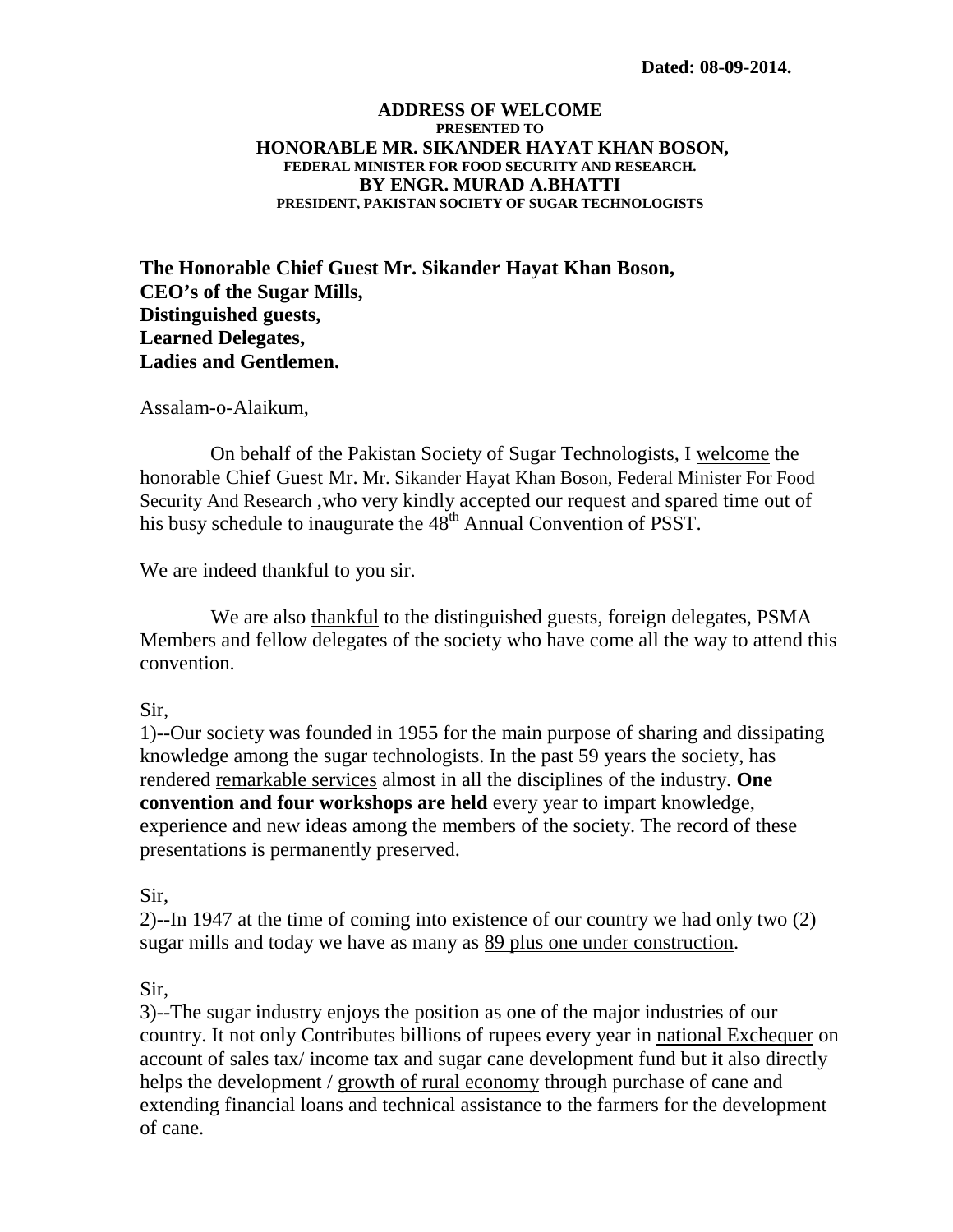4)--It would be for your kind interest to mention here that during the last 50 years there has been a significant growth in the cultivation of sugar cane as compared to other major crops of the country. But still it is a moment of concern that we stand almost in the bottom, in terms of sugar and sugar cane yield, among the major cane growing countries of the world.

#### Sir,

5)--During previous two decades horizontal and vertical growth of the sugar industry has enabled it to produce 5.5 Million tons of sugar during season 2013-14 against estimated consumption around 4.5 Million tons. This is one Million tons surplus than the consumption demand. Production is more than domestic need continuously for last several years.

## **U nfortunately, the crop forecast for the coming season is 15-20% less than season 2013-14 due to several reasons. Main factors are poor economic viability of production of cane and sugar both**.

## Sir,

6)--A few years back the economic viability of sugar industry was much better as compared to the present day, despite the fact that today we have much better technology and high yielding cane varieties. There may be various factors responsible for this situation but main are:

i) Under capacity utilization of grinding capacity - About 80%.

ii) Free marketing of both sugar cane and sugar – No upper price regulation of cane and no lower limit for sugar.

Price of sugarcane and sugar are the major deciding factors of economic viability of sugar industry.

The Provincial Governments announce a certain Minimum Support price of sugarcane each year on the basis of certain bench mark recovery. That safeguards the interest of the growers. But no such policy exists to regulate price of sugar.

 **The mills are bound to buy inferior and poor quality cane at support price but sell sugar below cost of production. As a result, today, you see pending cane payment of several sugar mills.**

**The Government should always take stock of sugar situation carefully. This will help in taking timely decision regarding import or export of sugar as per ground reality. Timely decision will also help in stabilizing domestic price & safe guard the interest of producers & consumers.** 

Sir,

7)--It is also a fact that despite a ban on some inferior sugar cane varieties, by the Government, the growers are still continuing with cultivation of such poor varieties.

We would, therefore, recommend to the Government that it should consider this aspect while announcing the minimum support price. The growers sell inferior/banned varieties at the same price as the promising varieties.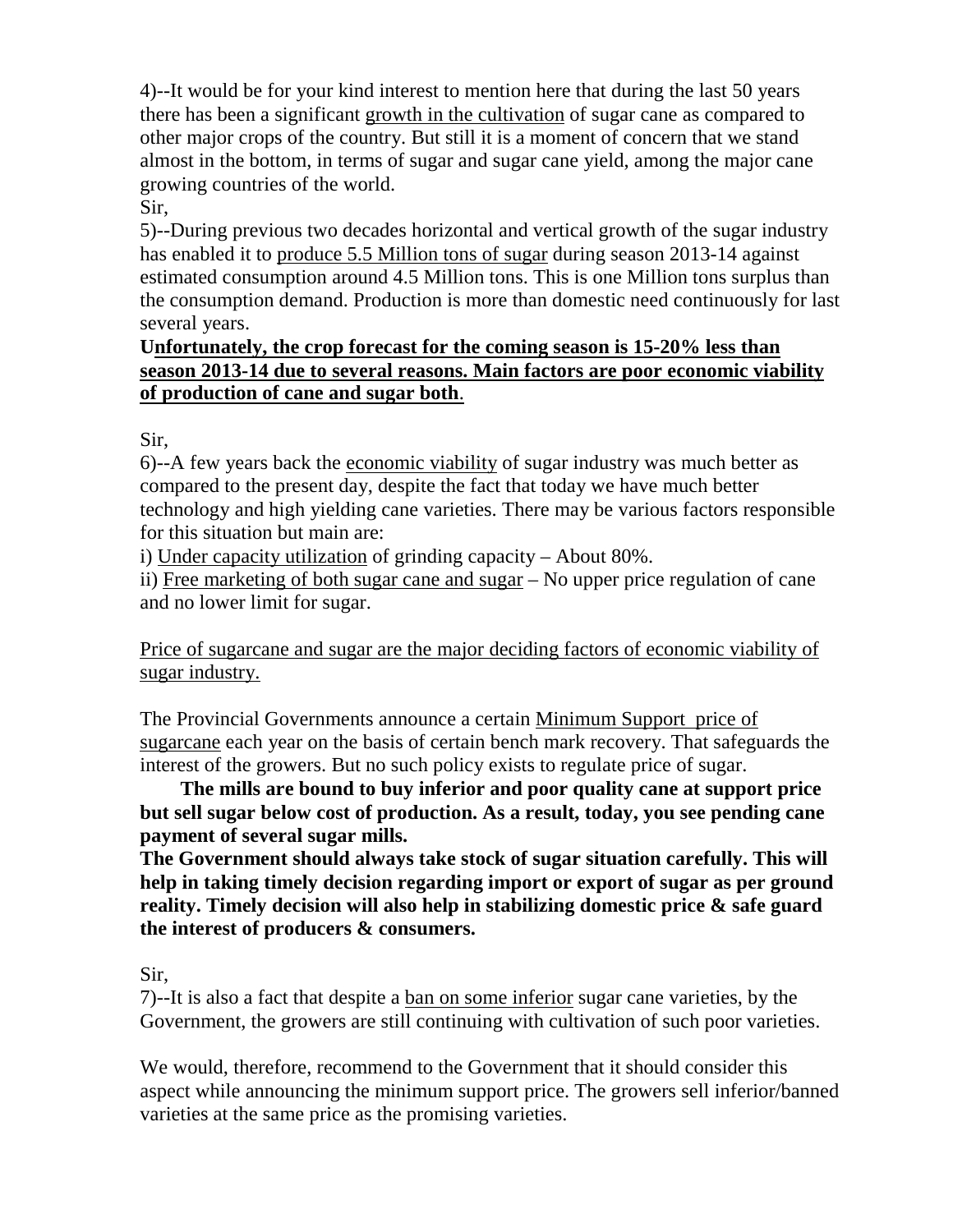# **The price of sugar cane should be linked with its sugar content** .

The price of banned varieties should be significantly less than approved varieties. This will help eliminating the banned varieties in the best national interest. Sir,

8)--Pakistan stands  $4<sup>th</sup>$ , among the worldwide sugar cane growing countries, in terms of area under cane cultivation but in terms of cane and sugar yield we are far behind.

Basic reason of this serious deficiency is non existence of a proper cane breeding / research and Sugar Teaching Institute in Pakistan.

Several billion rupees of sugar cane development cess fund are collected through mills and growers each year. Even if 5% of that is spent on research and development, that would fetch tangible results.

We have the Agriculture Scientists and Sugar Technologists of International level and standard, but unfortunately, as a nation, we have yet not developed/established these institutions.

## Sir,

9)--For the last so many years PSST has been trying to convince the Government and the PSMA for establishing a Cane Breeding Station in District Thatta and a Sugar cane Technology Institute in Sind or Punjab. Both the projects are of vital importance for sugar industry and national interest as well.

 **As a result of our continuous emphasizing, the Punjab Government has established a Sugar Cane Research and Development Board under Ayub Agriculture Research Institute Faisalabad this year which will be supervised by PSMA (pz).** 

10)--The sugar industry of Pakistan has, for long, been **Generating Power** for captive use by burning its own bagasse/fiber during cane crushing season.

 The surplus power can be generated and exported to national grid, at affordable price which can alleviate the load shedding problem.

It can generate more power than its requirement during season and off-season, by adopting more efficient energy saving techniques provided the industry is properly facilitated and a lucrative tariff is approved and return on investment guaranteed.

Let me bring to your kind notice that PSST has been holding seminars and workshops to promote awareness of energy saving since 1996. We are glad to announce that several sugar mills have already started producing while others are in the process of installing co-gen projects at their sugar mill sites.

We thank Almighty Allah that we have succeeded in creating awareness of energy saving and surplus production in sugar industry.